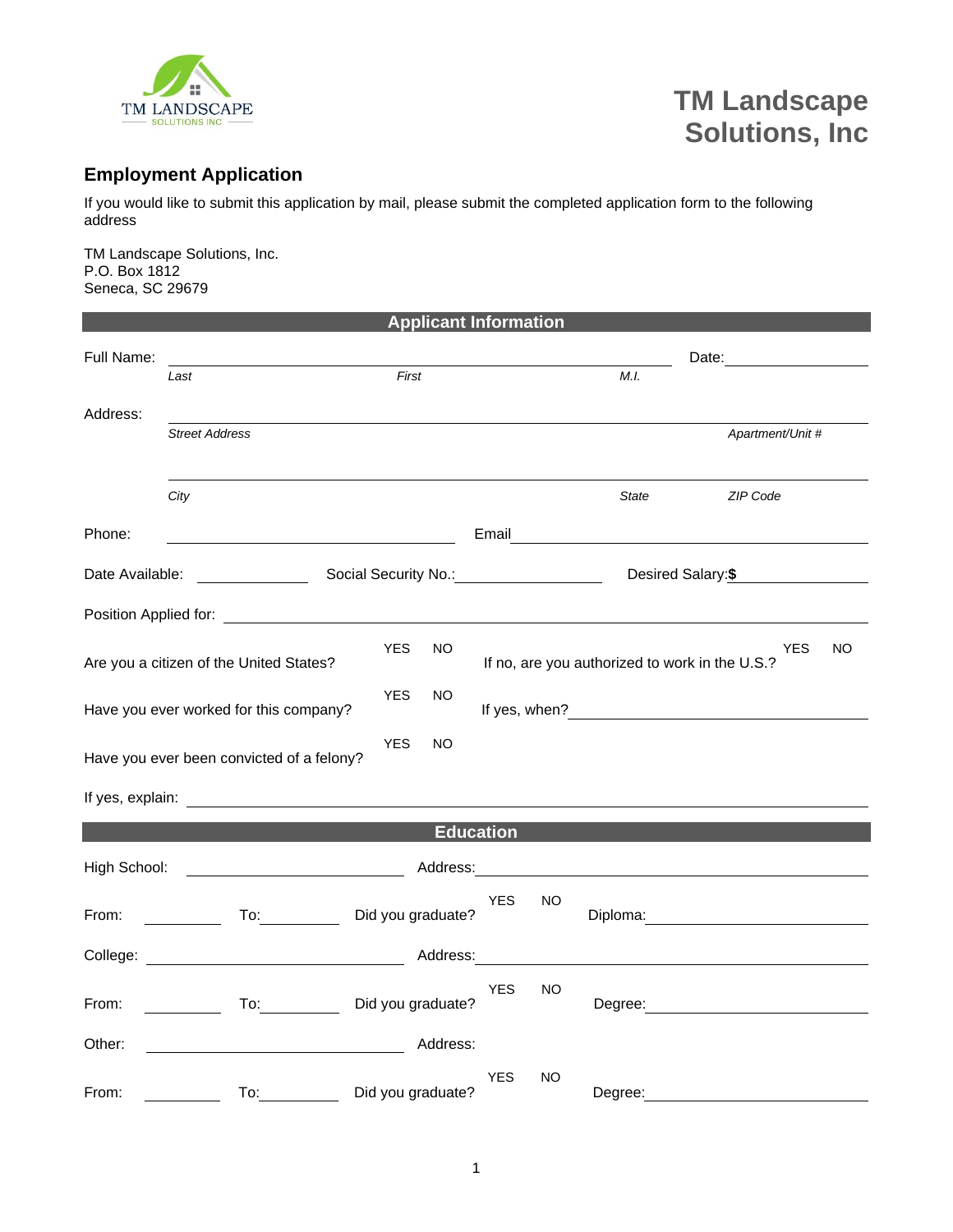## **References**

|            | Please list three professional references.                                                                                                                                                                                     |                                                                                                                  |
|------------|--------------------------------------------------------------------------------------------------------------------------------------------------------------------------------------------------------------------------------|------------------------------------------------------------------------------------------------------------------|
| Full Name: | <u> 1989 - Johann Harry Harry Harry Harry Harry Harry Harry Harry Harry Harry Harry Harry Harry Harry Harry Harry</u>                                                                                                          | Relationship:<br><u>________________________________</u>                                                         |
| Company:   |                                                                                                                                                                                                                                |                                                                                                                  |
| Address:   |                                                                                                                                                                                                                                |                                                                                                                  |
| Full Name: |                                                                                                                                                                                                                                |                                                                                                                  |
| Company:   |                                                                                                                                                                                                                                |                                                                                                                  |
| Address:   |                                                                                                                                                                                                                                |                                                                                                                  |
| Full Name: | <u> 1989 - Johann Barbara, martin amerikan basar dan berasal dalam basa dalam basar dalam basar dalam basar dala</u>                                                                                                           |                                                                                                                  |
| Company:   |                                                                                                                                                                                                                                |                                                                                                                  |
| Address:   |                                                                                                                                                                                                                                |                                                                                                                  |
|            | <b>Previous Employment</b>                                                                                                                                                                                                     |                                                                                                                  |
| Company:   |                                                                                                                                                                                                                                |                                                                                                                  |
| Address:   |                                                                                                                                                                                                                                | Supervisor: 2000                                                                                                 |
| Job Title: | Starting Salary: \$<br><u> 1989 - Johann Barn, fransk politik (</u>                                                                                                                                                            | Ending Salary: \$                                                                                                |
|            | Responsibilities: Later and the contract of the contract of the contract of the contract of the contract of the contract of the contract of the contract of the contract of the contract of the contract of the contract of th |                                                                                                                  |
| From:      | <u>and the state of the state</u>                                                                                                                                                                                              | Reason for Leaving:<br><u> Reason</u> for Leaving:                                                               |
|            | <b>YES</b><br>NO                                                                                                                                                                                                               |                                                                                                                  |
|            | May we contact your previous supervisor for a reference?                                                                                                                                                                       |                                                                                                                  |
|            |                                                                                                                                                                                                                                |                                                                                                                  |
| Company:   | <u> 1989 - Johann Stoff, deutscher Stoffen und der Stoffen und der Stoffen und der Stoffen und der Stoffen und der</u>                                                                                                         |                                                                                                                  |
| Address:   |                                                                                                                                                                                                                                | Supervisor: 2000                                                                                                 |
| Job Title: | Starting Salary:\$                                                                                                                                                                                                             | Ending Salary:\$                                                                                                 |
|            |                                                                                                                                                                                                                                |                                                                                                                  |
| From:      | $To: \begin{tabular}{ c c c } \hline \quad \quad & \quad \quad & \quad \quad \\ \hline \end{tabular}$                                                                                                                          | Reason for Leaving: Management Control of Reason for Leaving:                                                    |
|            | <b>YES</b><br><b>NO</b>                                                                                                                                                                                                        |                                                                                                                  |
|            | May we contact your previous supervisor for a reference?                                                                                                                                                                       | ,我们也不会有什么。""我们的人,我们也不会有什么?""我们的人,我们也不会有什么?""我们的人,我们也不会有什么?""我们的人,我们也不会有什么?""我们的人                                 |
|            |                                                                                                                                                                                                                                |                                                                                                                  |
| Company:   | and the control of the control of the control of the control of the control of the control of the control of the                                                                                                               |                                                                                                                  |
| Address:   | <u> 1989 - Johann Stoff, deutscher Stoffen und der Stoffen und der Stoffen und der Stoffen und der Stoffen und der</u>                                                                                                         | Supervisor: Victor Control of Control Control Control Control Control Control Control Control Control Control Co |
| Job Title: | Starting Salary:\$                                                                                                                                                                                                             | Ending Salary: \$                                                                                                |